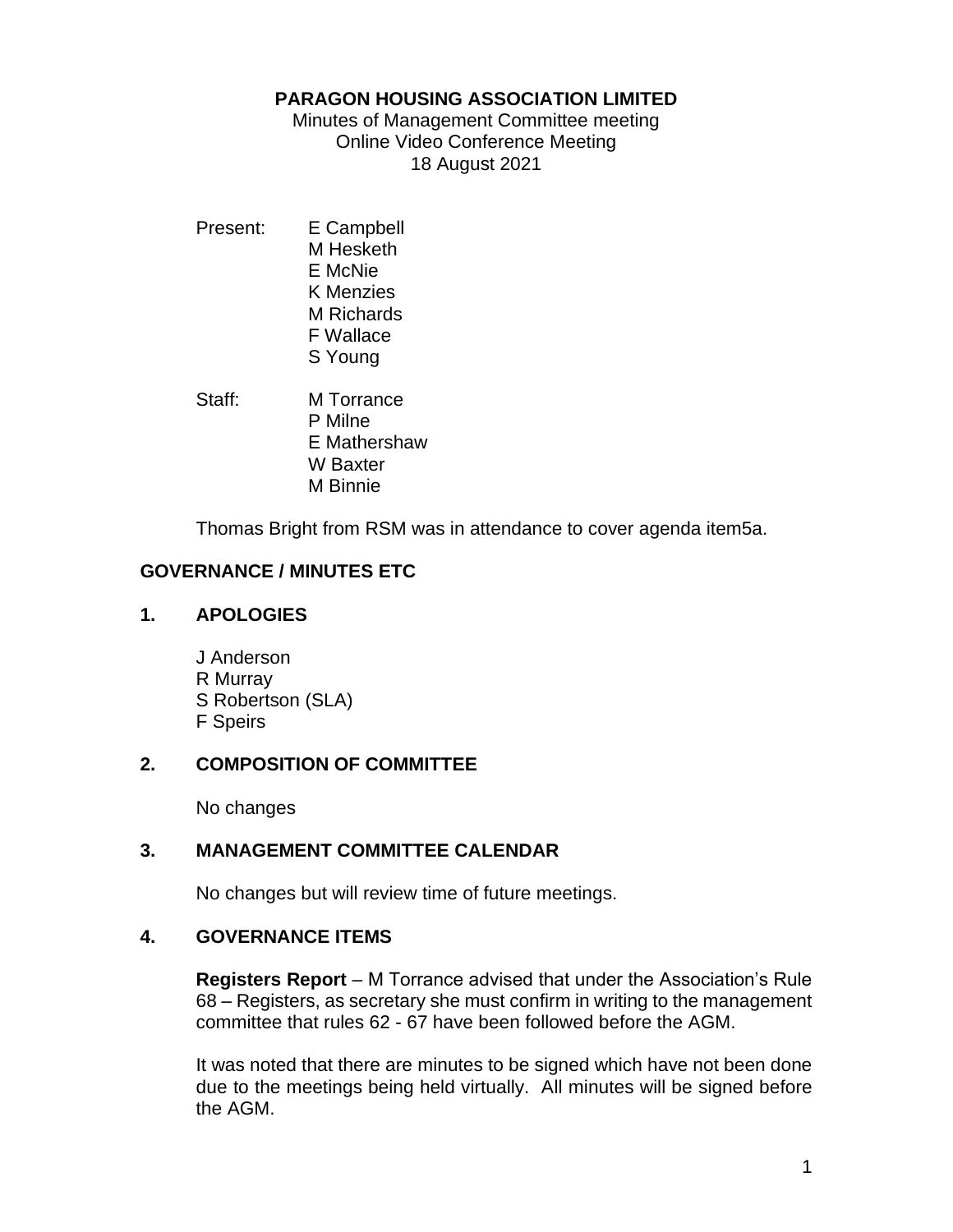The committee were asked to note the report and agree registers have been kept in accordance with rules 62 – 67. *The report was received.*

**Notifiable Events** – M Torrance notified committee members of an issue which came to the attention of the Association following a contractor attending a property to carry out the annual gas service. The full circumstances are currently being investigated however appear to be related to actions of third unauthorised party. It was noted the system was made safe by our contractor. This has been reported to the SHR as a notifiable event and to the HSE under RIDDOR.

*Standing orders suspended - agreed*

## **5. BUSINESS ITEMS**

#### **5a. Annual Accounts 2020/21**

Thomas Bright advised that the audit findings report was presented to the audit sub committee. The audit report was a clean and unqualified report. Thomas thanked all staff involved in the audit.

Thomas advised there was more focus in the audit on presenting the going concern assumption and no issues were found with this based on cash position and with covenant compliance.

Covid 19 has had an operational impact on the association.

The pension liability fluctuated last year. This is a non-cash movement and does not impact the organisation.

P Milne and M Torrance both thanked Thomas and all other staff involved in the audit.

On behalf of the management committee, F Wallace thanked all staff from RSM and Paragon for all their hard work on the audit.

#### *Committee members approved the Annual Accounts for 2020/21.*

*Note - L McNie joined the meeting. Thomas Bright of RSM left the meeting.*

#### **4a. Minutes of Previous Meeting 14 July 2021**

There were no amendments to the minutes.

Proposed: S Young Seconded: M Hesketh

#### *Minutes Approved.*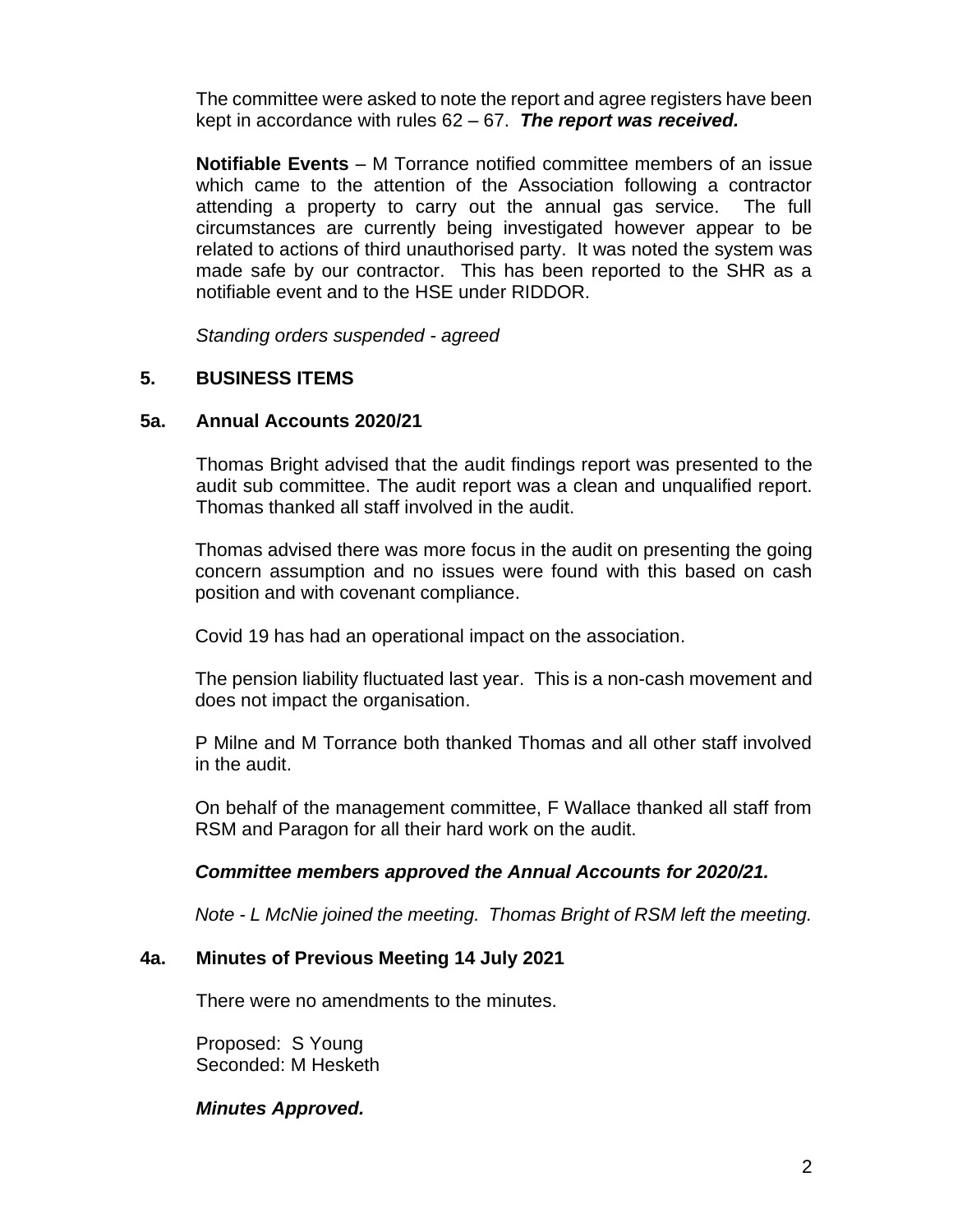## **4b. Matters Arising**

It was noted that minutes of recent sub committee meetings were uploaded for committee for info.

## **5. BUSINESS ITEMS**

## **5b. Management Accounts Q1 2021/22**

There was discussion on the agency and telecoms budget being over budget. The increase in agency costs was due to having agency staff covering post and this is offset by vacancies. The increase in the telecom budget is due to staff working from home and requiring work mobile phones.

There are savings being made in some areas due to the office being closed.

The covenants are compliant.

It was noted the management account for Q1 were submitted to the lenders on the due date of 14<sup>th</sup> August.

Stock condition survey – we await the final report but have had an interim update from the surveyors and there were no issues of concerns raised. The final report should be received by the end of the month.

There was discussion on how the results of the stock condition survey are checked. W Baxter advised that in house a number of stock condition surveys are carried out throughout the year so the results are checked against this and the staff involved have an excellent knowledge of the stock.

M Torrance provided committee with an update on the interim solution to cover the Finance manager post. Updating the business plan and covenant compliance negotiation are urgent keys tasks which will need covered and she is approaching consultants who may be able to carry out this work on our behalf. We will then need look at how we can deliver the rest of finance manager work.

M Torrance advised that she has received the cost from EVH to carry out the recruitment of the permanent Finance Manager post. A value form money exercise has been carried out. M Torrance will send the information to committee members. F Wallace declared an interest as EVH Treasurer.

## **5c. Model Rules Adoption**

M Torrance advised that the model rules were discussed at the last meeting and have now been updated to the latest version without the optional rules considered in the paper.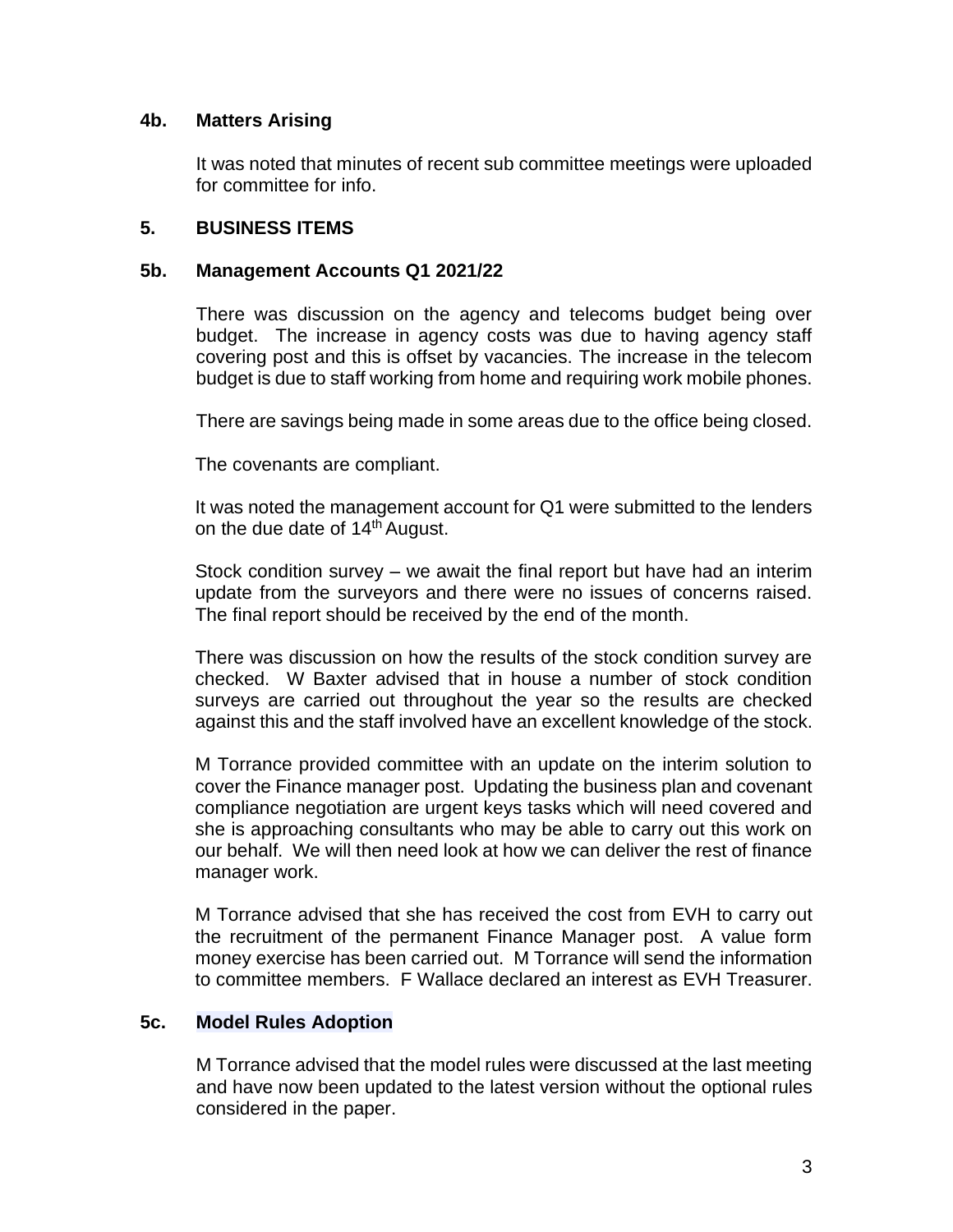M Torrance has asked our Solicitor to prepare formal words for the adoption of the rules at the SGM. *Committee members agree to adopt the model rules.*

## **5d. Risk Register 2021 Review and Fraud Risk Review 2021**

M Torrance advised that the audit sub committee reviewed the above and both have been amended to reflect the comments from the meeting.

M Torrance provided commentary to the presentation on the area reviewed.

SFHA Internal Audit Guidance - will review in detail at the next audit meeting, however initial consideration shows that Association practices in line with the guidance and this was reflected in the views of IA.

Committee agreed the risk review recommendations.

The fraud risk review has been updated to add in cyber security and the increased risk of one person opening the mail instead of two due to the office being closed was recognised.

## **5e. Model Code of Conduct Management Committee / Staff and Entitlements, Payments and Benefits Policy**

#### **Model Code of Conduct Management Committee / Staff**

This was discussed at the last meeting and has been updated to include reference to Paragon. *Committee members agree to adopt.*

## **Entitlements, Payments and Benefits Policy**

This was discussed at the last meeting and has been updated to include reference to Paragon and to include the contractors that we expect staff to get permission for before using. *Committee members agree to adopt.*

## **5f. SHR Loan Portfolio Return**

P Milne advised that the format of the return has changed therefore more work was required to input the information into the return.

The return is due by the end of August.

## *Committee members approved the return.*

## **ANY OTHER BUSINESS**

It was noted that the Association has not been approached from any of the local authorities regarding housing Afghan refugees at this time.

Valuations - due to carry out for both lenders, GBSH and RBS. A full valuation is due for RBS and a desktop valuation for GBSH. P Milne